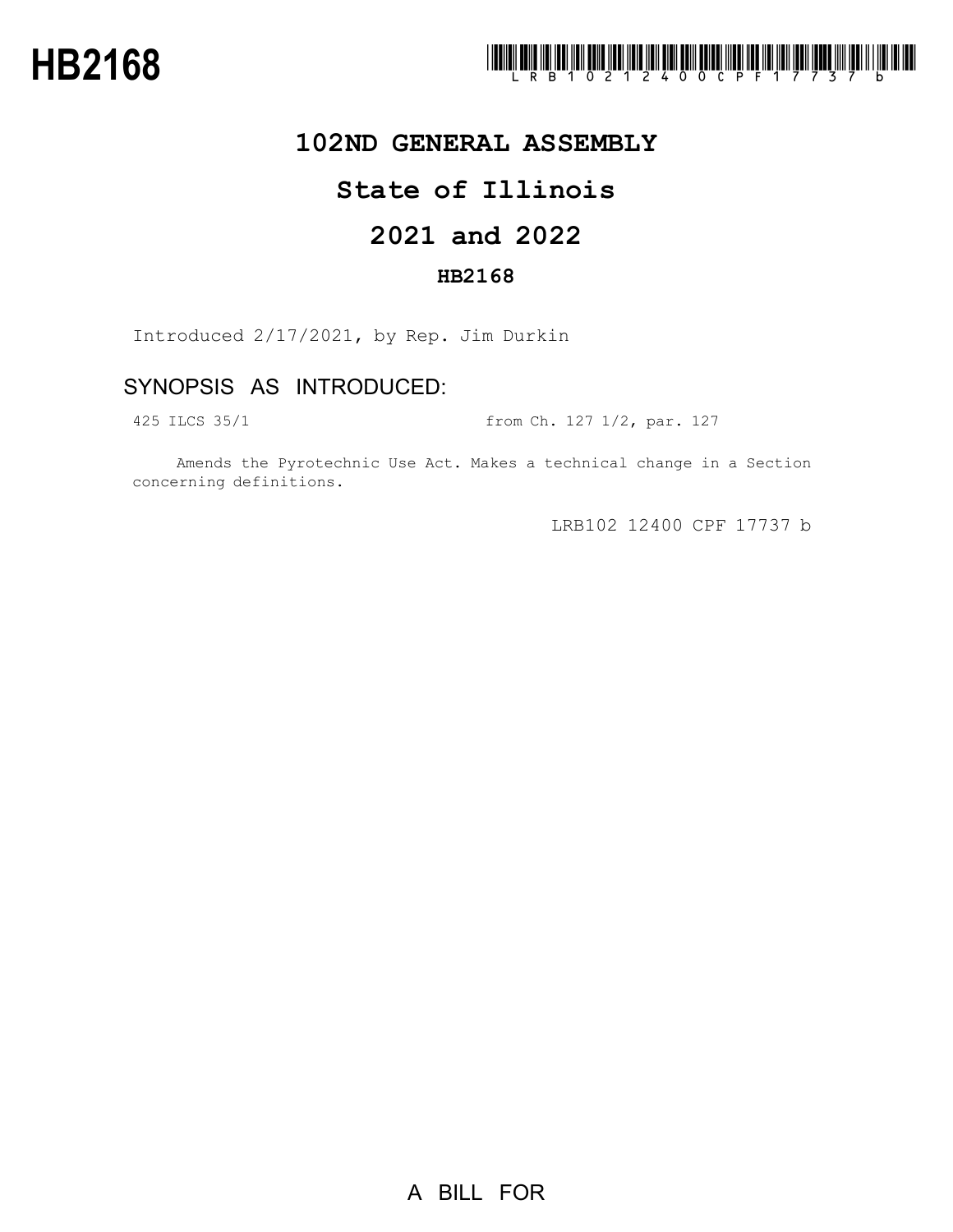AN ACT concerning safety. 1

#### **Be it enacted by the People of the State of Illinois, represented in the General Assembly:** 2 3

Section 5. The Pyrotechnic Use Act is amended by changing Section 1 as follows: 4 5

(425 ILCS 35/1) (from Ch. 127 1/2, par. 127) 6

Sec. 1. Definitions. As used in this Act, the the following words shall have the following meanings: 7 8

"1.3G fireworks" means those fireworks used for professional outdoor displays and classified as fireworks UN0333, UN0334, or UN0335 by the United States Department of Transportation under 49 C.F.R. 172.101. 9 10 11 12

"Consumer distributor" means any person who distributes, offers for sale, sells, or exchanges for consideration consumer fireworks in Illinois to another distributor or directly to any retailer or person for resale. 13 14 15 16

"Consumer fireworks" means those fireworks that must comply with the construction, chemical composition, and labeling regulations of the U.S. Consumer Products Safety Commission, as set forth in 16 C.F.R. Parts 1500 and 1507, and classified as fireworks UN0336 or UN0337 by the United States Department of Transportation under 49 C.F.R. 172.101. "Consumer fireworks" shall not include snake or glow worm 17 18 19 20 21 22 23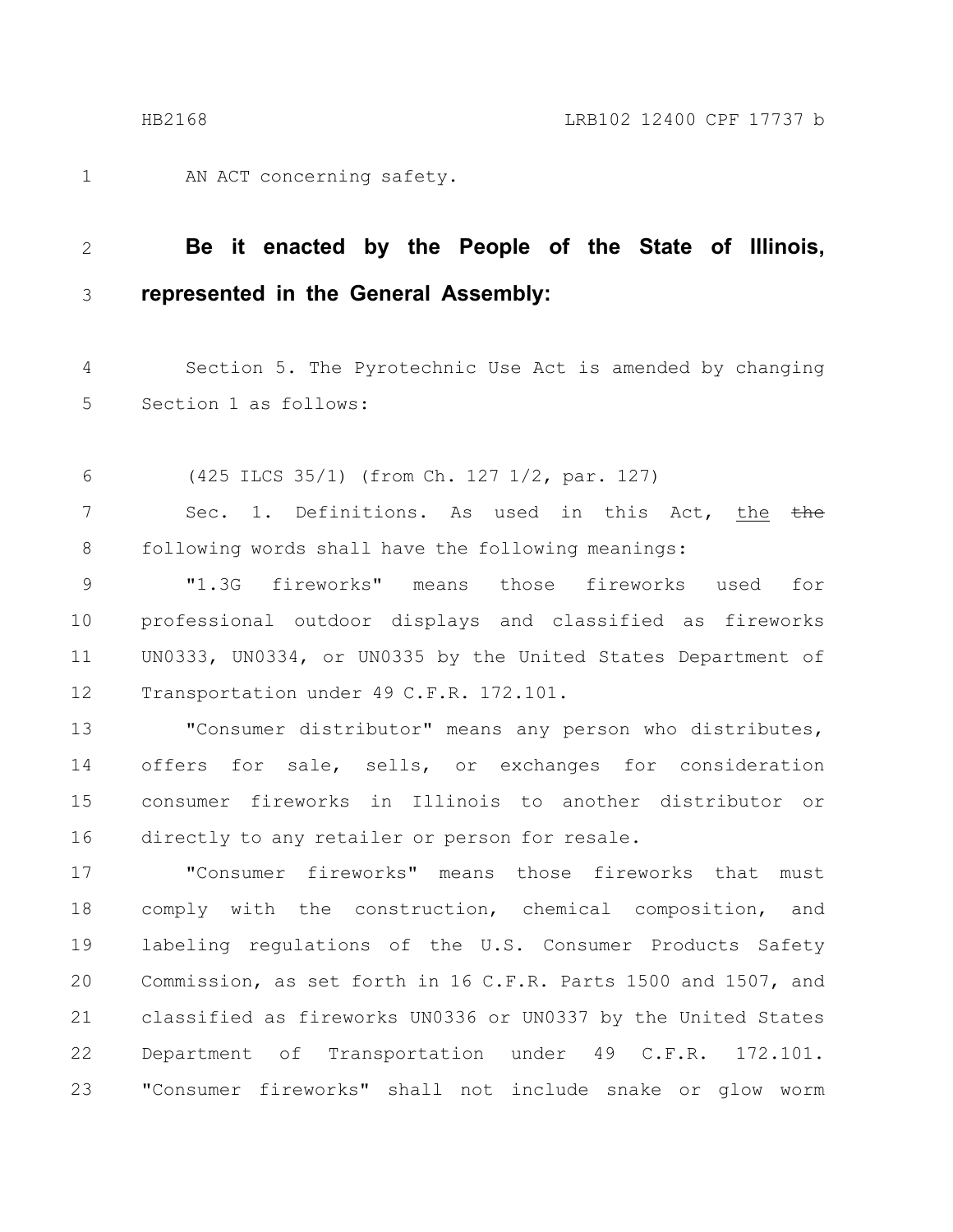HB2168 - 2 - LRB102 12400 CPF 17737 b

pellets; smoke devices; trick noisemakers known as "party poppers", "booby traps", "snappers", "trick matches", "cigarette loads", and "auto burglar alarms"; sparklers; toy pistols, toy canes, toy guns, or other devices in which paper or plastic caps containing twenty-five hundredths grains or less of explosive compound are used, provided they are so constructed that the hand cannot come in contact with the cap when in place for the explosion; and toy pistol paper or plastic caps that contain less than twenty hundredths grains of explosive mixture; the sale and use of which shall be permitted at all times. 1 2 3 4 5 6 7 8 9 10 11

"Consumer fireworks display" or "consumer display" means the detonation, ignition, or deflagration of consumer fireworks to produce a visual or audible effect. 12 13 14

"Consumer operator" means an adult individual who is responsible for the safety, setup, and discharge of the consumer fireworks display and who has completed the training required in Section 2.2 of this Act. 15 16 17 18

"Consumer retailer" means any person who offers for sale, sells, or exchanges for consideration consumer fireworks in Illinois directly to any person with a consumer display permit. 19 20 21 22

"Display fireworks" means 1.3G or special effects fireworks or as further defined in the Pyrotechnic Distributor and Operator Licensing Act. 23 24 25

"Flame effect" means the detonation, ignition, or 26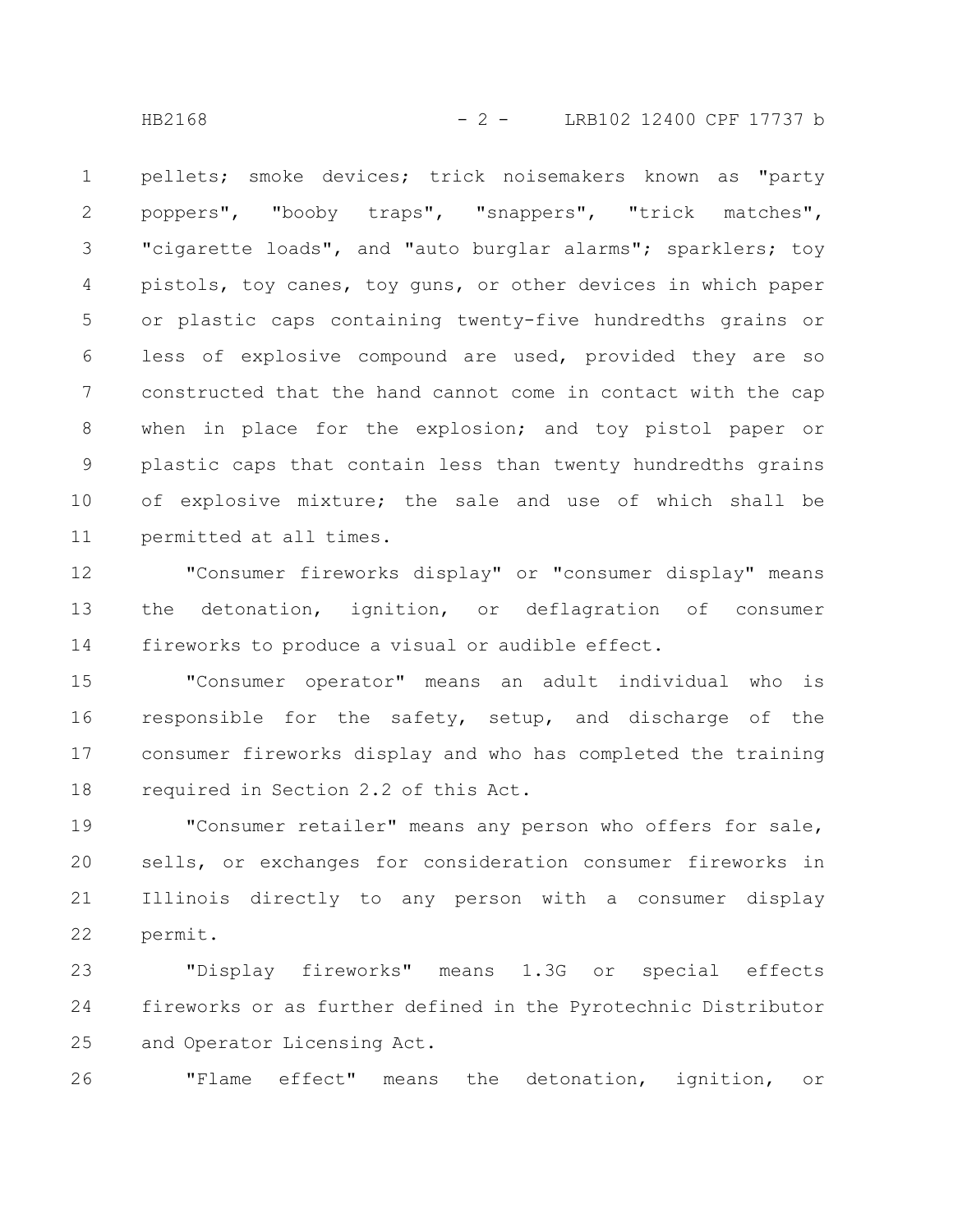deflagration of flammable gases, liquids, or special materials to produce a thermal, physical, visual, or audible effect before the public, invitees, or licensees, regardless of whether admission is charged, in accordance with National Fire Protection Association 160 guidelines, and as may be further defined in the Pyrotechnic Distributor and Operator Licensing Act. 1 2 3 4 5 6 7

"Lead pyrotechnic operator" means an individual who is responsible for the safety, setup, and discharge of the pyrotechnic display or pyrotechnic service and who is licensed pursuant to the Pyrotechnic Distributor and Operator Licensing Act. 8 9 10 11 12

"Person" means an individual, firm, corporation, association, partnership, company, consortium, joint venture, commercial entity, state, municipality, or political subdivision of a state or any agency, department, or instrumentality of the United States and any officer, agent, or employee of these entities. 13 14 15 16 17 18

"Production company" means any person in the film, digital and video media, television, commercial, music, or theatrical stage industry who provides pyrotechnic services or pyrotechnic display services as part of a film, digital and video media, television, commercial, music, or theatrical production in the State of Illinois and is licensed by the Office pursuant to the Pyrotechnic Distributor and Operator Licensing Act. 19 20 21 22 23 24 25 26